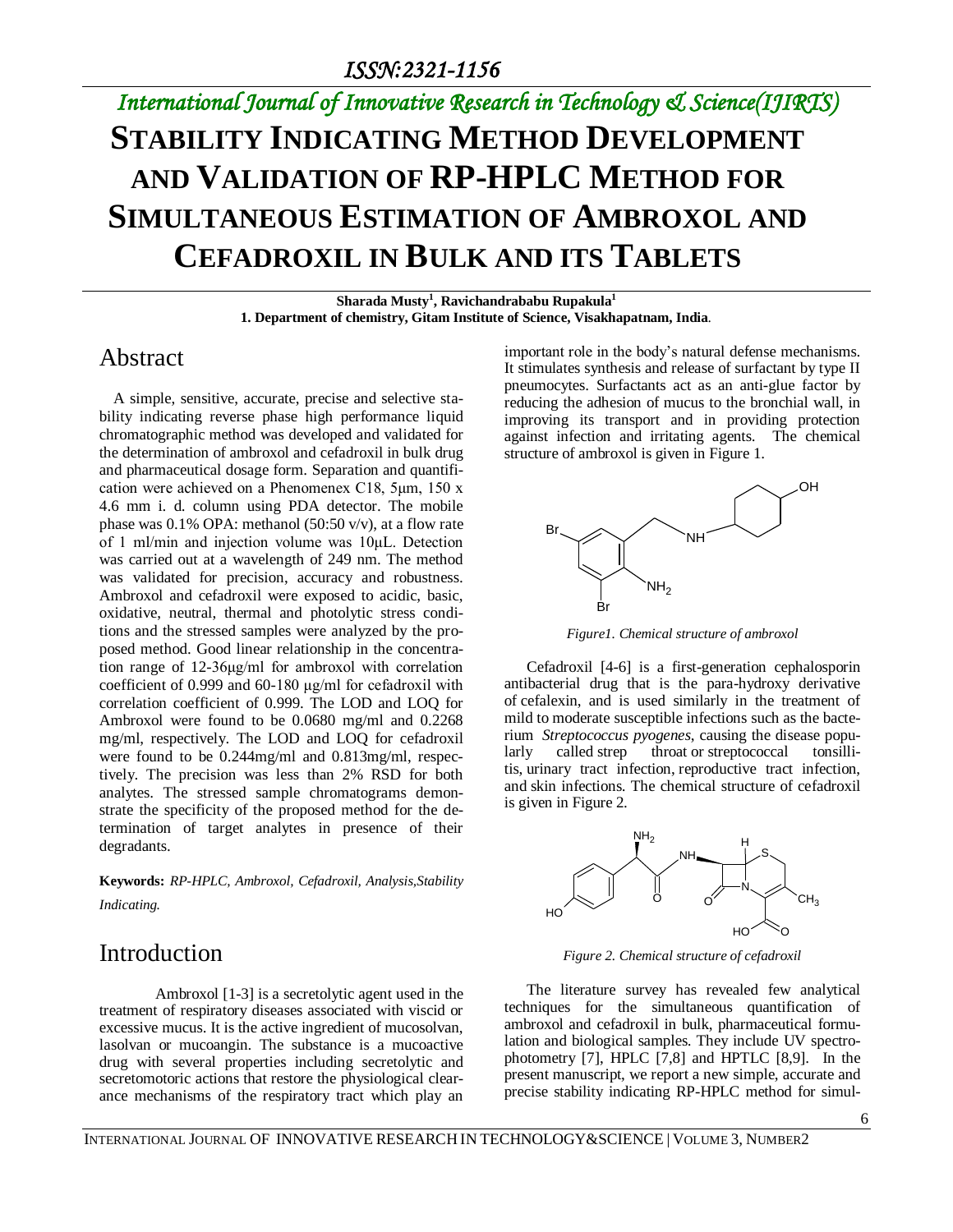## *ISSN:2321-1156*

# *International Journal of Innovative Research in Technology & Science(IJIRTS)*

taneous estimation of ambroxol and cefadroxil in bulk and in its pharmaceutical formulations. The developed method was validated according to ICH guidelines.

# 2. Materials and Method

### 2.1. Instrumentation

The HPLC separation was carried out on HPLC system with Waters 2695 alliance with binary HPLC pump. Waters 2998 PDA detector is used for detection. Waters Empower2 software is used to access the data. The separation was done with Phenomenex C18 (150mm  $\times$  4.6 ; 5µm) analytical column.

### 2.2. Chemicals and reagents

Ambroxol and cefadroxil was a gift sample by Lara drugs pvt Ltd., Hyderabad. Methanol of HPLC grade was purchased from Merck (India) Ltd., Mumbai. Ortho phosphoric acid (OPA) of AR grade was obtained from S.D. Fine Chemicals Ltd., Mumbai. mille Q water was used throughout the process.

## 2.3. HPLC conditions

The mobile phase consisting of 0.1% OPA: methanol was degassed and was pumped from the solvent reservoir in the ratio of 50:50 *v/v* was pumped into the column at a flow rate of 1.0 ml/min. The column temperature was 30°C. The detection was monitored at 249 nm and the run time was 7 min. The volume of injection loop was 10 µl. Prior to injection of the drug solution the column was equilibrated for at least 15 min. with the mobile phase.

## 2.4. Preparation of standard solution

30 mg of ambroxol and 150 mg of cefadroxil was weighed accurately and transferred into 100 ml volumetric flask. It was dissolved in 10 ml of mobile phase, sonicated for 10 minutes and diluted upto the mark with mobile phase. The solution was filtered through the 0.45 µm filter paper. Four ml of the above prepared standard stock standard stock was transferred into 50 ml volumetric flask dilute to volume with mobile phase

## 2.5. Preparation of sample solution

Accurately weighed 438.10 mg of sample powder was transferred into 100 ml of volumetric flask containing 10 ml mobile phase and dissolved with the aid of sonication for 20 min. The volume was made up to the mark with mobile phase and filtered through the 0.45 µm filter paper. Transfer 4 ml of above solution into 50 ml volumetric flask and made up the volume with mobile phase.



*Figure 3. Standard chromatogram for ambroxol and cefadroxil*



*Figure 4. Formulation chromatogram for ambroxol and cefadroxil*

## 2.6. Method validation

The method was validated according to ICH guidelines [10]

#### **2.6.1. System Suitability Studies**

The column efficiency, resolution and peak asymmetry were calculated for the standard solutions (Table I). The values obtained demonstrated the suitability of the system for the analysis of this drug combinations, system suitability parameters may fall within  $\pm$  1% standard deviation range during routine performance of the method.

**Table 1. System Suitability Parameters**

| <b>Parameter</b>      | <b>Cefadroxil</b> | <b>Ambroxol</b> |
|-----------------------|-------------------|-----------------|
| <b>Retention time</b> | 1.688             | 2.429           |
| Theoretical<br>plates | 5055              | 5716            |
| Tailing factor        | 1.22              | 1.36            |
| % RSD                 | 0.8               | 0.6             |

### **2.6.2. Specificity**

Specificity is the ability to assess unequivocally the analyte in the presence of components which may expect to be present. Typically these might include impurities, degradants, matrix, etc.

7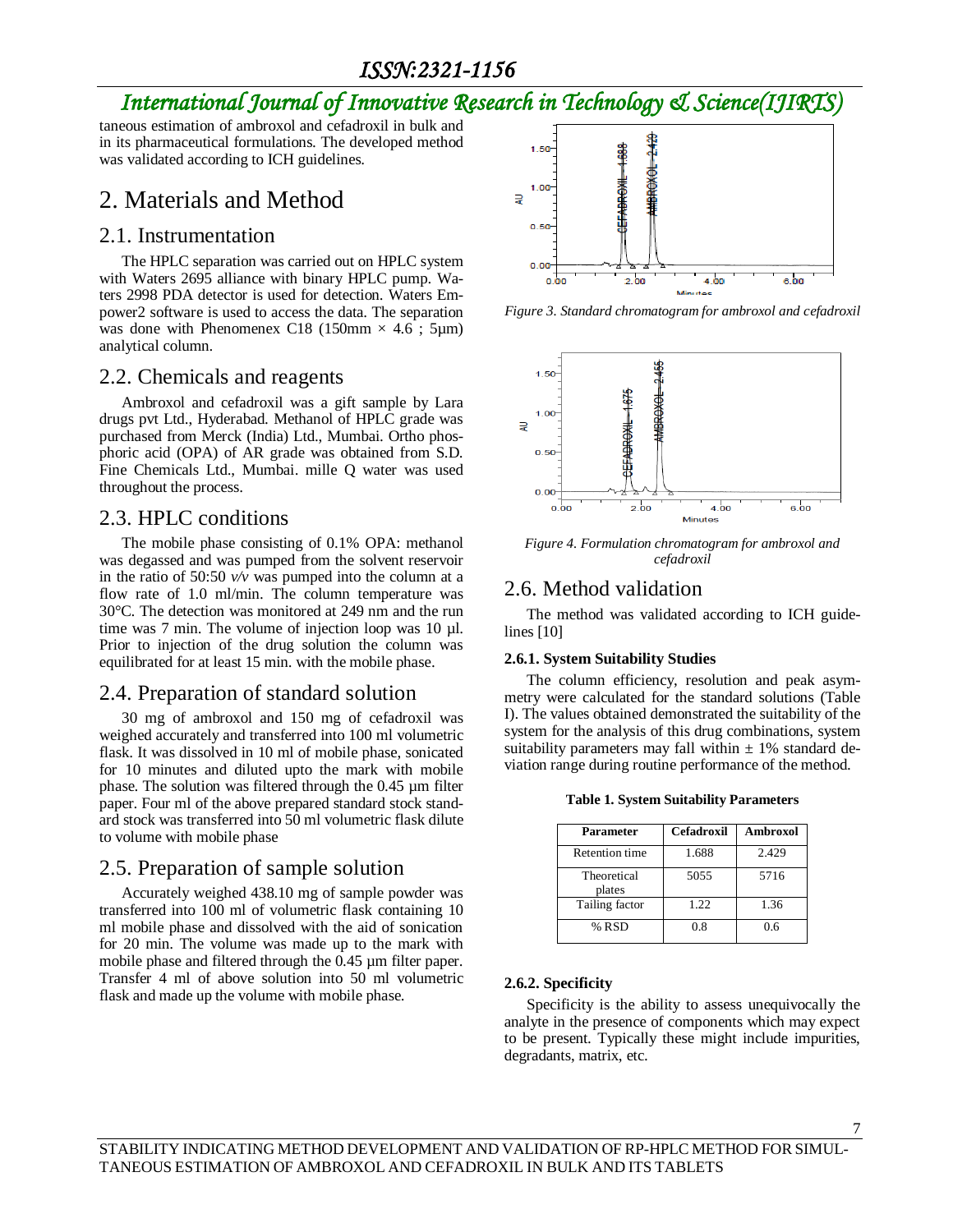## *ISSN:2321-1156*

# *International Journal of Innovative Research in Technology & Science(IJIRTS)*

#### **2.6.3. Forced degradation studies (Specificity)**

Forced degradation of the drug product was carried out as per the ICH guideline. The forced degradation study of Ambroxol and Cefadroxil was performed in acidic, alkaline & peroxide media and exposing the drug to heat and sunlight conditions. The results are shown in Table II. The respective chromatograms are shown in Figures 5-9.

| S.No     | Ambroxol<br>Area | <b>Cefadroxil</b><br>area | %Assay of<br>Ambroxol | % Assay of<br><b>Cefadroxil</b> |
|----------|------------------|---------------------------|-----------------------|---------------------------------|
| Acid     | 8405199          | 5813384                   | 96                    | 94                              |
| Base     | 8411445          | 5857347                   | 96                    | 95                              |
| Peroxide | 8341445          | 5887347                   | 95                    | 95                              |
| Heat     | 8327254          | 5898878                   | 95                    | 96                              |
| Sunlight | 8431758          | 5832035                   | 96                    | 95                              |

**Table 2. Forced degradation studies**



*Figure 5. Chromatogram of sample after acid hydrolysis*



*Figure 6. Chromatogram of sample after base hydrolysis*



*Figure 7. Chromatogram of sample after peroxide hydrolysis*



*Figure 8. Chromatogram of sample after heat degradation*



*Figure 9. Chromatogram of sample after sunlight degradation*

#### **2.6.4. Accuracy and precision**

The accuracy of the method was determined by recovery experiments. The recovery studies were carried out thrice. The percentage recovery and its standard deviation were calculated. From the data obtained, added recoveries of standard drugs were found to be accurate (Table III ).

| Accuracy<br>level | Sample<br>weight | $\mu$ g/ml<br>added | $\mu$ g/ml<br>found | $\frac{0}{n}$<br><b>Recovery</b> | $\frac{0}{n}$<br>Mean |
|-------------------|------------------|---------------------|---------------------|----------------------------------|-----------------------|
|                   |                  | <b>Ambroxol</b>     |                     |                                  |                       |
|                   | 219.05           | 12.00               | 11.96               | 99                               |                       |
| 50%               | 219.05           | 12.00               | 11.96               | 100                              | 100                   |
|                   | 219.05           | 12.00               | 11.99               | 100                              |                       |
|                   | 438.10           | 24.00               | 23.96               | 100                              |                       |
| 100%              | 438.10           | 24.00               | 23.92               | 100                              | 100                   |
|                   | 438.10           | 24.00               | 24.00               | 100                              |                       |
|                   | 657.15           | 36.00               | 36.09               | 100                              |                       |
| 150%              | 657.15           | 36.00               | 35.72               | 99                               | 100                   |
|                   | 657.15           | 36.00               | 36.04               | 100                              |                       |
|                   |                  | <b>Cefadroxil</b>   |                     |                                  |                       |
|                   | 219.05           | 60.000              | 59.71               | 100                              |                       |
| 50%               | 219.05           | 60.000              | 59.91               | 100                              | 100                   |
|                   | 219.05           | 60.000              | 59.85               | 100                              |                       |
|                   | 438.10           | 120.000             | 119.93              | 100                              |                       |
| 100%              | 438.10           | 120.000             | 119.75              | 100                              | 100                   |
|                   | 438.10           | 120.000             | 119.55              | 100                              |                       |
|                   | 657.15           | 180.000             | 178.84              | 99                               |                       |
| 150%              | 657.15           | 180.000             | 178.88              | 99                               | 99                    |
|                   | 657.15           | 180.000             | 178.37              | 99                               |                       |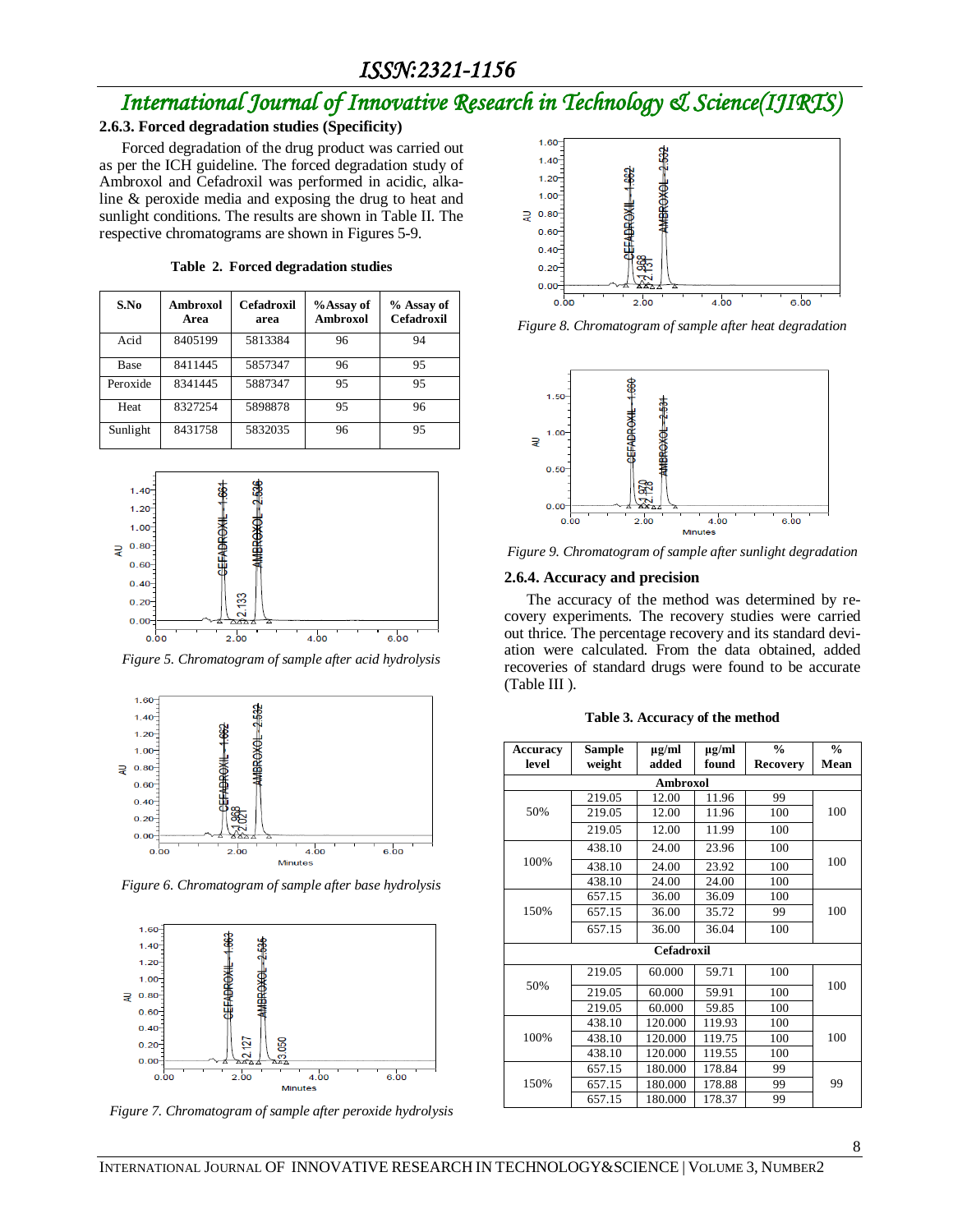# *International Journal of Innovative Research in Technology & Science(IJIRTS)*



*Figure 10. Chromatograms of ambroxol and cefadroxil at 50% level*



*Figure 11. Chromatograms of ambroxol and cefadroxil at 100% level*



*Figure 12. Chromatograms of ambroxol and cefadroxil at 150% level*

The precision of the method was demonstrated by inter-day and intra-day variation studies. In the intraday studies, six repeated injections of standard and sample solutions were made and the response factor of drug peaks and percentage RSD were calculated. In the inter-day variation studies, six repeated injections of standard and sample solutions were made for three consecutive days and response factor of drugs peaks and percentage RSD were calculated. From the data obtained, the developed RP-HPLC method was found to be precise (Table IV).

**Table 4: Precision studies**

| S.No. | Ambroxol |         | <b>Cefadroxil</b> |         |
|-------|----------|---------|-------------------|---------|
|       | Area     | % Assay | Area              | % Assay |
|       | 8747787  | 100     | 6194395           | 100     |
|       | 8745763  | 100     | 6186949           | l 00    |

| n en me Ibenhowg y<br>$\omega$ <i>o</i> $\nu$ $\nu$ $\nu$ $\alpha$ $\mu$ |         |     |         |     |  |  |  |
|--------------------------------------------------------------------------|---------|-----|---------|-----|--|--|--|
| 3                                                                        | 8751078 | 100 | 6146044 | 100 |  |  |  |
| 4                                                                        | 8741012 | 100 | 6166045 | 100 |  |  |  |
|                                                                          | 8742140 | 100 | 6191852 | 100 |  |  |  |
| n                                                                        | 8730473 | 100 | 6176679 | 100 |  |  |  |

#### **2.6.5. Linearity and Range**

The developed method was tested for linearity by plotting peak area against concentration of solutions. The plot of peak area versus the respective concentrations of ambroxol and cefadroxil were found to be linear in the concentration range of 12-36 µg/ml and 60-180 µg/ml respectively. The regression equation for ambroxol is  $y =$ 87738x with a coefficient of correlation  $(R^2)$  of 0.999. The regression equation for cefadroxil is  $y = 43363x$  with a coefficient of correlation  $(R^2)$  of 0.999. The results shows that an excellent correlation exists between area and concentration of drug within the concentration range indicated above. The results for calibration curves are given in Figures 13 &14.



*Figure 13. Linearity curve for ambroxol*



*Figure 14. Linearity curve for cefadroxil*

#### **2.6.7. Robustness**

Robustness of the method was determined by making slight changes in the chromatographic conditions. It was observed that there were no marked changes in the chromatograms which demonstrated that the RP-HPLC method developed is are robust (Table V).

|  | <b>Table 5. Robustness of the method</b> |  |  |
|--|------------------------------------------|--|--|
|--|------------------------------------------|--|--|

| S.<br>No | <b>Sample</b><br><b>Name</b> | RT    | Area    | <b>Theoretical</b><br>plates | <b>USP</b><br><b>Tailing</b> |  |
|----------|------------------------------|-------|---------|------------------------------|------------------------------|--|
| Ambroxol |                              |       |         |                              |                              |  |
|          | Temp-1                       | 2.536 | 8182384 | 5926                         | .22                          |  |

STABILITY INDICATING METHOD DEVELOPMENT AND VALIDATION OF RP-HPLC METHOD FOR SIMUL-TANEOUS ESTIMATION OF AMBROXOL AND CEFADROXIL IN BULK AND ITS TABLETS

9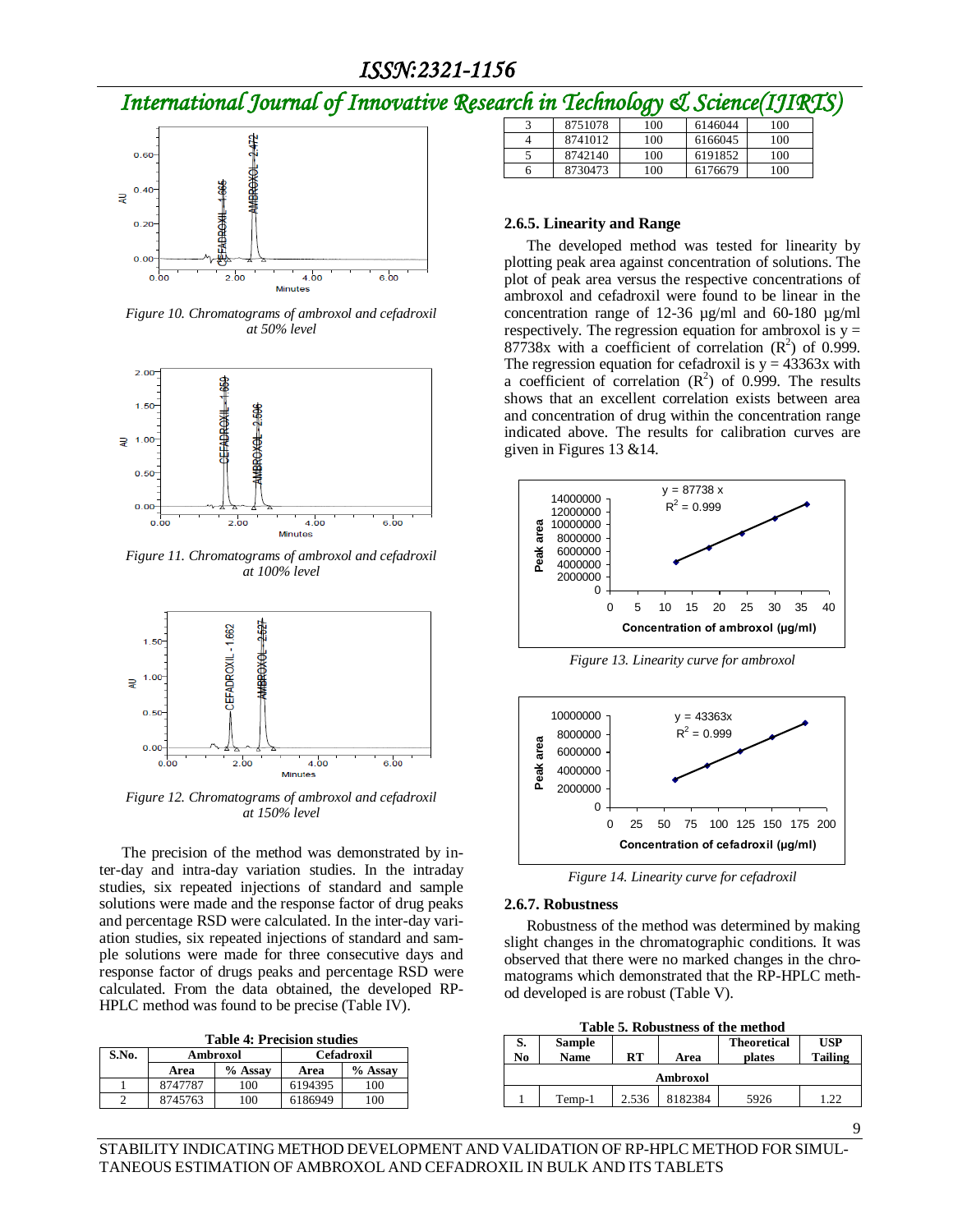# *International Journal of Innovative Research in Technology & Science(IJIRTS)*

| 2 | Temp-2     | 2.533 | 8241244 | 5771 | 1.35 |  |  |
|---|------------|-------|---------|------|------|--|--|
| 3 | $Flow-1$   | 3.050 | 9871135 | 6259 | 1.38 |  |  |
|   | $Flow-2$   | 2.539 | 8174485 | 5926 | 1.28 |  |  |
|   | Cefadroxil |       |         |      |      |  |  |
|   | Temp-1     | 1.660 | 5798685 | 5097 | 1.34 |  |  |
| 2 | Temp-2     | 1.658 | 5792846 | 5071 | 1.34 |  |  |
| 3 | $Flow-1$   | 2.000 | 6968834 | 5401 | 1.20 |  |  |
|   | $Flow-2$   | 1.663 | 5804282 | 4988 | 1.38 |  |  |

#### **2.6.7. Limit of detection (LOD) & Limit of quantification (LOQ)**

Limit of quantification and detection were predicted by plotting linearity curve for different nominal concentrations of ambroxol and cefadroxil. The LOQ and LOD values were calculated as follows:

 $\text{LOQ} = 10 \sigma / S$ 

LOD = 3.3  $\sigma$  / S

Where  $\sigma$  = residual standard deviation of response  $S =$  slope of the calibration curve.



*Figure 15. Chromatograms for LOD*



*Figure 16. Chromatograms for LOQ*

**Table 6: LOD and LOQ for Ambroxol and Cefadroxil**

| S No. | Sample Type | Sample Name | <b>RT</b> | Area    |
|-------|-------------|-------------|-----------|---------|
|       | LOD         | Ambroxol    | 2.531     | 1853278 |
|       | LOO         | Ambroxol    | 2.532     | 3561813 |
|       | LOD         | Cefadroxil  | 1.661     | 1759404 |
|       | LOO         | Cefadroxil  | 1.664     | 4134428 |

## 3. Results and Discussion

A new stability indicating RP-HPLC method was developed for the estimation of simultaneous ambroxol and cefadroxil in bulk and its pharmaceutical formulations. The developed method was validated according to ICH guidelines. The results of validation indicated that the developed method was sensitive, linear, specific, precise and accurate for the simultaneous estimation of ambroxol and cefadroxil. The developed method was successfully applied to pharmaceutical formulation. The excipients commonly present in the formulations did not interfere in the assay. Therefore, the proposed method can easily and conveniently adopt for rountine quality control analysis of simultaneous determination of ambroxol and cefadroxil in pure and in its pharmaceutical dosage forms.

## 4. Conclusion

The proposed method can easily and conveniently adopt for routine quality control analysis of ambroxol and cefadroxil in pure and its pharmaceutical dosage forms.

## 5. Acknowledgement

Authors thankful to the Department of Chemistry and management of GITAM University, Vishakapatnam for providing instrumental and analytical support.

## References

- [1] [R.J. Sanderson, G.W. Paul,](http://www.sciencedirect.com/science/article/pii/0034568776900669) [A.E. Vatter](http://www.sciencedirect.com/science/article/pii/0034568776900669) and G.F. [Filley,](http://www.sciencedirect.com/science/article/pii/0034568776900669) "Morphological and physical basis for lung surfactant action", Respir. Phys, vol 27, pp. 379– 392, 1976.
- [2] H. Kido, Y. Okumura, H. Yamada, D. Mizuno, Y. Higashi and M. Yano, "Secretory leukoprotease inhibitor and pulmonary surfactant serve as principal defenses against influenza A virus infection in the airway and chemical agents up-regulating their levels may have therapeutic potential", Biol. Chem. Vol 385, pp. 1029–1034, 2004
- [3] M. Malerba and B. Ragnoli, "Ambroxol in the 21st century: Pharmacological and clinical update", Expert Opin. Drug Metab. Toxicol, vol 4, 1119–1129, 2008.
- [4] K. [Wible,](http://www.ncbi.nlm.nih.gov/pubmed/?term=Wible%20K%5BAuthor%5D&cauthor=true&cauthor_uid=12690270) M. [Tregnaghi,](http://www.ncbi.nlm.nih.gov/pubmed/?term=Tregnaghi%20M%5BAuthor%5D&cauthor=true&cauthor_uid=12690270) J. [Bruss,](http://www.ncbi.nlm.nih.gov/pubmed/?term=Bruss%20J%5BAuthor%5D&cauthor=true&cauthor_uid=12690270) D[. Fleishaker,](http://www.ncbi.nlm.nih.gov/pubmed/?term=Fleishaker%20D%5BAuthor%5D&cauthor=true&cauthor_uid=12690270) S[. N.](http://www.ncbi.nlm.nih.gov/pubmed/?term=Naberhuis-Stehouwer%20S%5BAuthor%5D&cauthor=true&cauthor_uid=12690270)  [Stehouwer](http://www.ncbi.nlm.nih.gov/pubmed/?term=Naberhuis-Stehouwer%20S%5BAuthor%5D&cauthor=true&cauthor_uid=12690270) and M. [Hilty, "](http://www.ncbi.nlm.nih.gov/pubmed/?term=Hilty%20M%5BAuthor%5D&cauthor=true&cauthor_uid=12690270)Linezolid versus cefadroxil in the treatment of skin and skin structure infections in children", [Pediatr. Infect. Dis. J, v](http://www.ncbi.nlm.nih.gov/pubmed/12690270)ol 22, pp. 315-323, 2003.
- [5] H. [Puhakka](http://www.ncbi.nlm.nih.gov/pubmed/?term=Puhakka%20H%5BAuthor%5D&cauthor=true&cauthor_uid=3803250) and E. [Virolainen, "](http://www.ncbi.nlm.nih.gov/pubmed/?term=Virolainen%20E%5BAuthor%5D&cauthor=true&cauthor_uid=3803250)Cefadroxil in the treatment of susceptible infections in infants and children"[, Drugs, v](http://www.ncbi.nlm.nih.gov/pubmed/3803250)ol 32 Suppl 3, pp. 21-28, 1986.
- [6] V. Baciulis, G. Eitutiene, R. Cerkauskiene, E. Baciuliene, A. Jankauskiene and E. Mieliauskaite, "Long-term cefadroxil prophylaxis in children with recurrent urinary tract infections", Medicina (Kaunas), vol 39 Suppl 1, pp. 59-63, 2003.